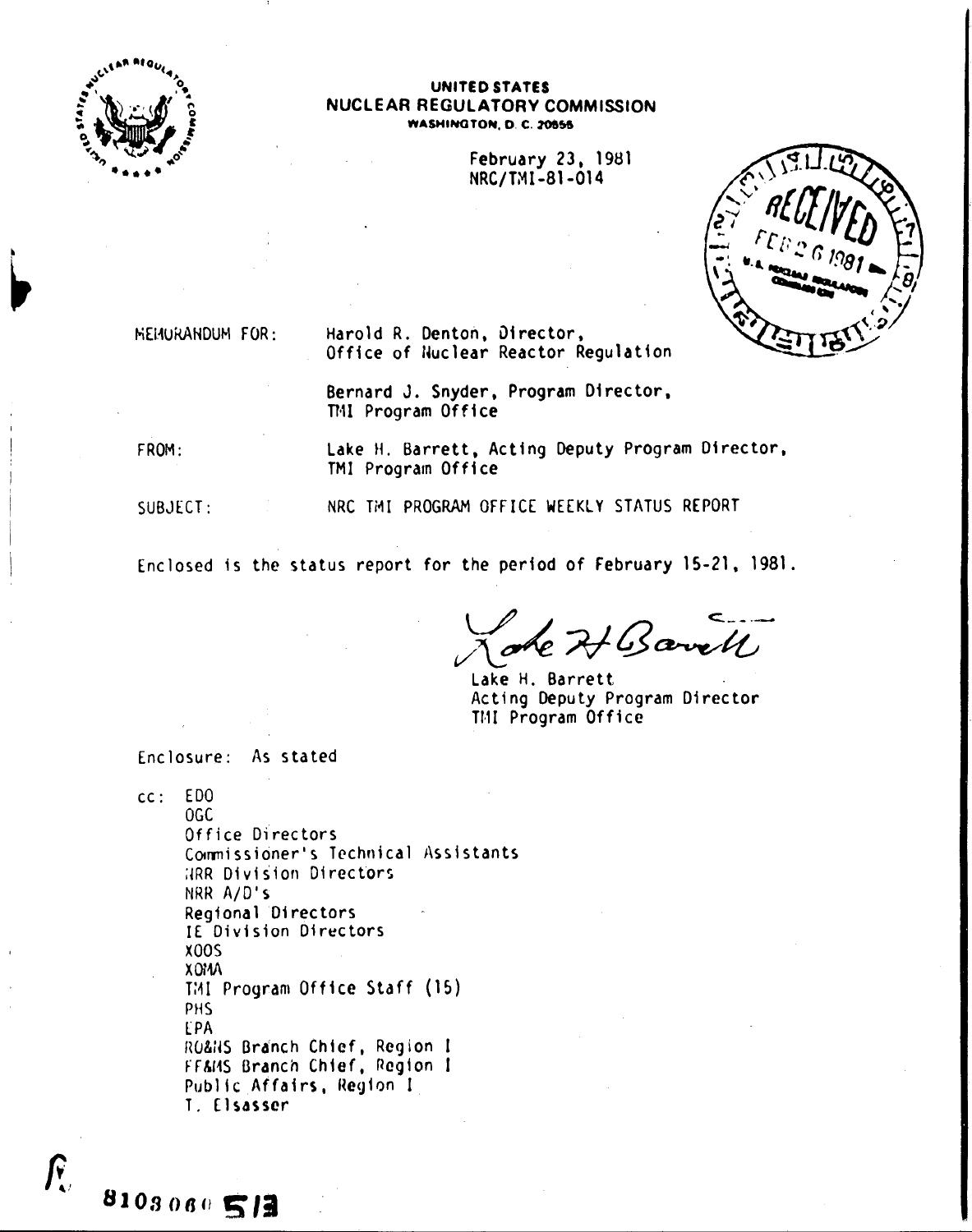# NRC TMI PROGRAM OFFICE WEEKLY STATUS REPORT

Week of February 15-21, 1981

## Plant Status

Core Cooling Mode: Heat transfer from the reactor coolant system (kCS) loops to reactor building ambient.

Available Core Cooling Modes: Long-term cooling "B" (once through steam generator-B); decay heat removal systems.

RCS Pressure Control Mode: Standby pressure control (SPC) system.

Backup Pressure Control Mode: One decay heat removal pump to supply pressure in conjunction with variable recirculation back to the borated water storage tank (BWST).

Major Parameters (as of 0500, February 20, 1981) (approximate values) Average Incore Thermocouples: 118°F Maximum Incore Thermocouple: 151°F

RCS lOOD Temperatures:

| Hot Leg      | $118^\circ$ F        | 120°F           |
|--------------|----------------------|-----------------|
| Cold Leg (1) | $67^\circ$ F<br>67°F | 67°F<br>$66°$ F |

Res Pressure: 101 psig

Reactor Building: Temperature: 61°F Water level: Elevation 290.6 ft. (8.1 ft. from floor) via penetration 401 manometer Pressure: -0.2 psiq (Heise) Concentration: 4.1 x'lO-5 *uCi/cc* (Kr-85) (sample taken 2/16/81)

Effluent and Environmental (Radiological) Information

1. Liquid effluents from TMI site rpleased to the Susquehanna River after processing, were made within the regulatory limits and in accordance with NRC requirements and City of Lancaster Agreement dated February 27, 1980.

During the period February 14, 1981, to February 19, 1981, the effluents contained no detectable radioactivity at the discharge point and individual effluent sources which originated within Unit 2 contained no detectable activity.

NOTE: Last weeks' status report included liquid effluent data from February 13, 1981, in addition to the reported period February 6, 1981, to february 12, 19B1.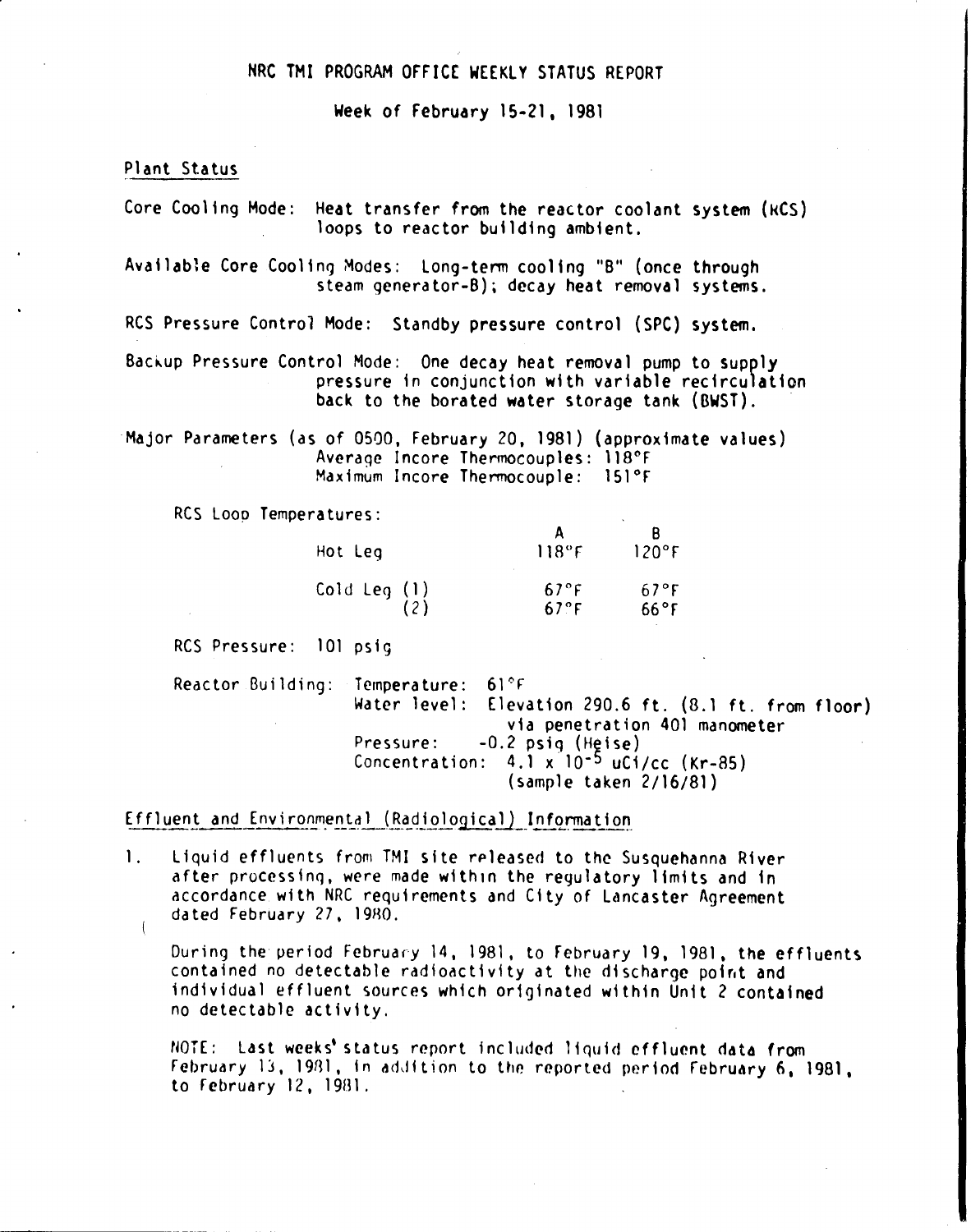- EPA Environmental Data. Results from EPA monitoring of the environment  $2.$ around the TMT site were as follows:
	- The EPA measured Krypton-85 (Kr-85) concentrations ( $pCi/m<sup>3</sup>$ ) at  $\overline{a}$ several environmental monitoring stations and reported the following results:

| Location                        | February 6 - February 13, 1981 |  |
|---------------------------------|--------------------------------|--|
| المتعطفين للمواجد الجاربيوس ويد | $(pCi/m^3)$                    |  |
| Bainbridge                      | 20                             |  |
| Goldsboro                       |                                |  |
| Observation Center              | 26                             |  |
| Middletown                      | クら                             |  |

All of the above levels of Kr-85 are considered to be background levels.

- No radiation above normally occurring background levels was detected in any of the samples collected from the EPA's air and gamma rate networks during the period from February 11, 1981, through February 19, 1981.
- NRC Environmental Data. Results from NRC monitoring of the environment  $3<sub>1</sub>$ around the TMI site were as follows:

 $\mathcal{L}$ 

The following are the NRC air sample analytical results for  $$ the onsite continuous air sampler:

| Sample     | Period |                                               | $1 - 131$               | $Cs - 137$<br>$(uCi/cc)$ $(uCi/cc)$ |
|------------|--------|-----------------------------------------------|-------------------------|-------------------------------------|
| $HP - 255$ |        | February 11, 1981-February 18, 1981           | $-8.5$ E-14 $-8.5$ E-14 |                                     |
|            |        | No reactor relate radioactivity was detected. |                         |                                     |

- Licensee Radioactive Material and Radwaste Shipments. The following  $4.$ shipments were made:
	- On Monday, February 16, 1981, a 40 ml Unit 2 reactor coolant  $\sim$   $\sim$ sample was sent to Babcock and Wilcox (B&W), Lynchburg, Virginia.
	- On Friday, February 20, 1981, 92 drums and 8 metal boxes of  $-1$ compacted and non-compacted low specific activity (LSA) waste were shipped from Unit 2 to U.S. Ecology, Hanford, Washington.
	- On Friday, February 20, 1981, 26 drums and 2 metal boxes of  $\omega$   $\omega$ compacted and non-compacted LSA waste were shipped from Unit 1 to Chem Nuclear Systems, Inc., Barnwell, South Carolina.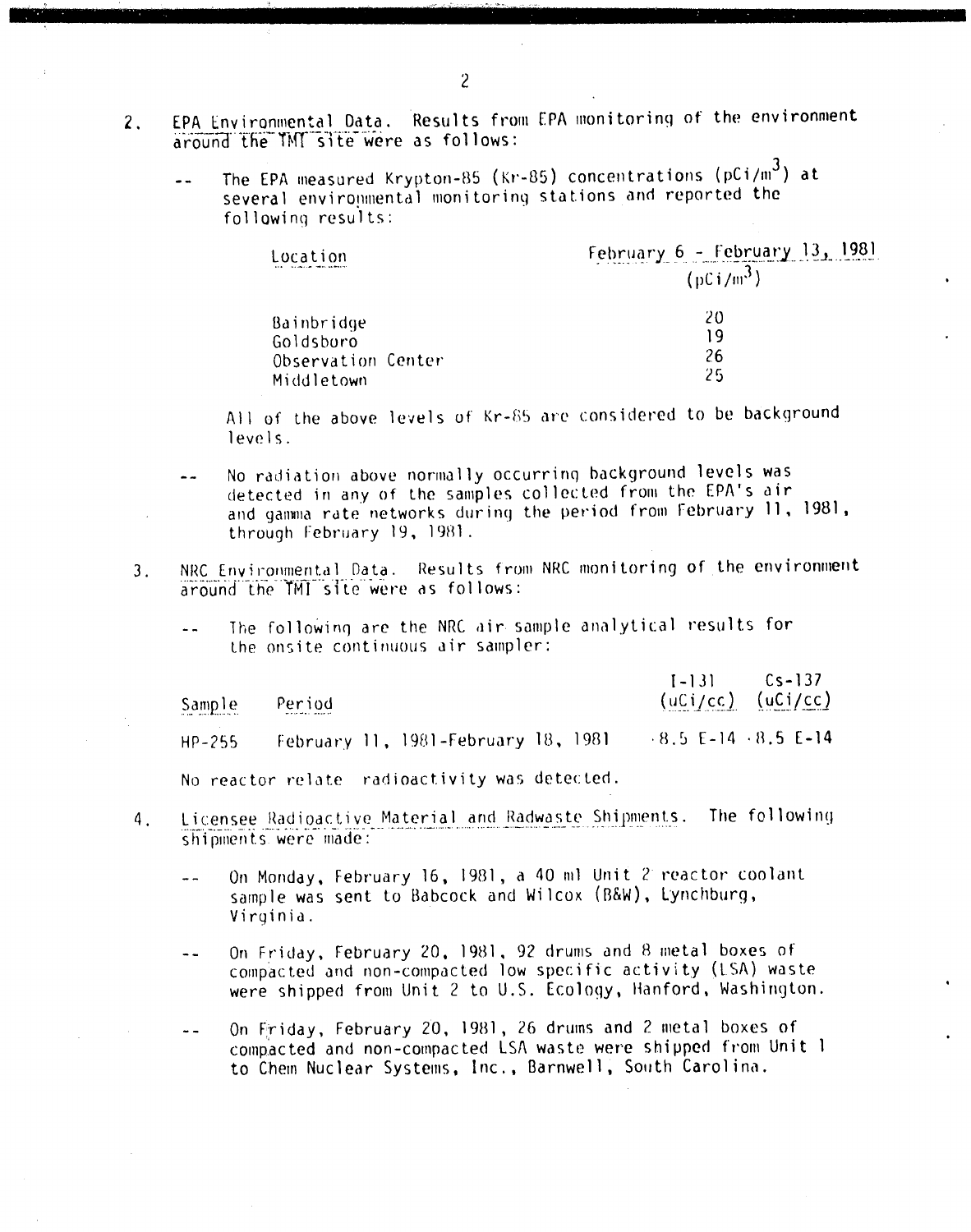## Major Activities

1. Ground Water Monitoring Program Update. Water samples taken from monitoring well No. 2 (test boring No. 2) on February 11, 1981. contained increased concentrations of Cesium-137 (Cs-137) (37j pCi/l) and  $Cs-134$  (134 pCi/l) and Cobalt-60 (Co-60) (14.3 pCi/l). Test boring No. 2 i~ located a few yards east of the BWST. These results represent an increase (approximately, an order of magnitude) in these: quantities from previous results. The results are being evaluated by the licensee and the NRC staff.

The terminology used in reporting ground water monitoring results has been changed from monitoring wells and observation wells to test borings. The terminology change was made to avoid confusinq these test wells with typical household wells which supply drinking water. Future status reports will refer to these test wells as test borings.

The positive indication of Co-60 tends to support the licensee's conclusion that the source of radioactive material identified in the test borings is the BWST, not the water inside the reactor building. Samples from the reactor building do not indicate that Co-60 is a major contributor to the activity in the sump water. Based on the low cobalt content in the sump and the permeability characteristics of cobalt, one would expect to see other radionuclides in addition to those already identified in the test borings if the water were leaking from the reactor building sump. In addition, Co-60 was identified in the soil around the RWST and the excavation currently in progress around the BWST, in conjunction with current rain, could have accelerated the migration of the contamination to the test boring. Construction of a catch basin to contain future leakage from the BWST is currently in progress.

Additional water samples from test boring No. 2 were taken by the licensee on Wedn~sday, February 18, 1981. analyzed by the EPA, The EPA results are (170  $\pm$  18 pCi/l), Cs-134 (68  $\pm$  13 pCi/l), and Co-60 (less than the  $lower$  $1$ imit of detection). These samples were as follows: Cs-137

The EPA also analyzed water samples from other test borings around the reactor building. No gamma emitting isotopes were detected in these samples.

2. Submerged Demineralizer System (SDS). SDS construction is approx. imately  $80\%$  complete. Initial testing of completed portions is in progress while construction is ongoing. The testing verifies the proper operation of equipment and does not involve processing radioactive water. The licensee is preparing an update to the Technical Evaluation Report which should be available for NRC review by the end of February.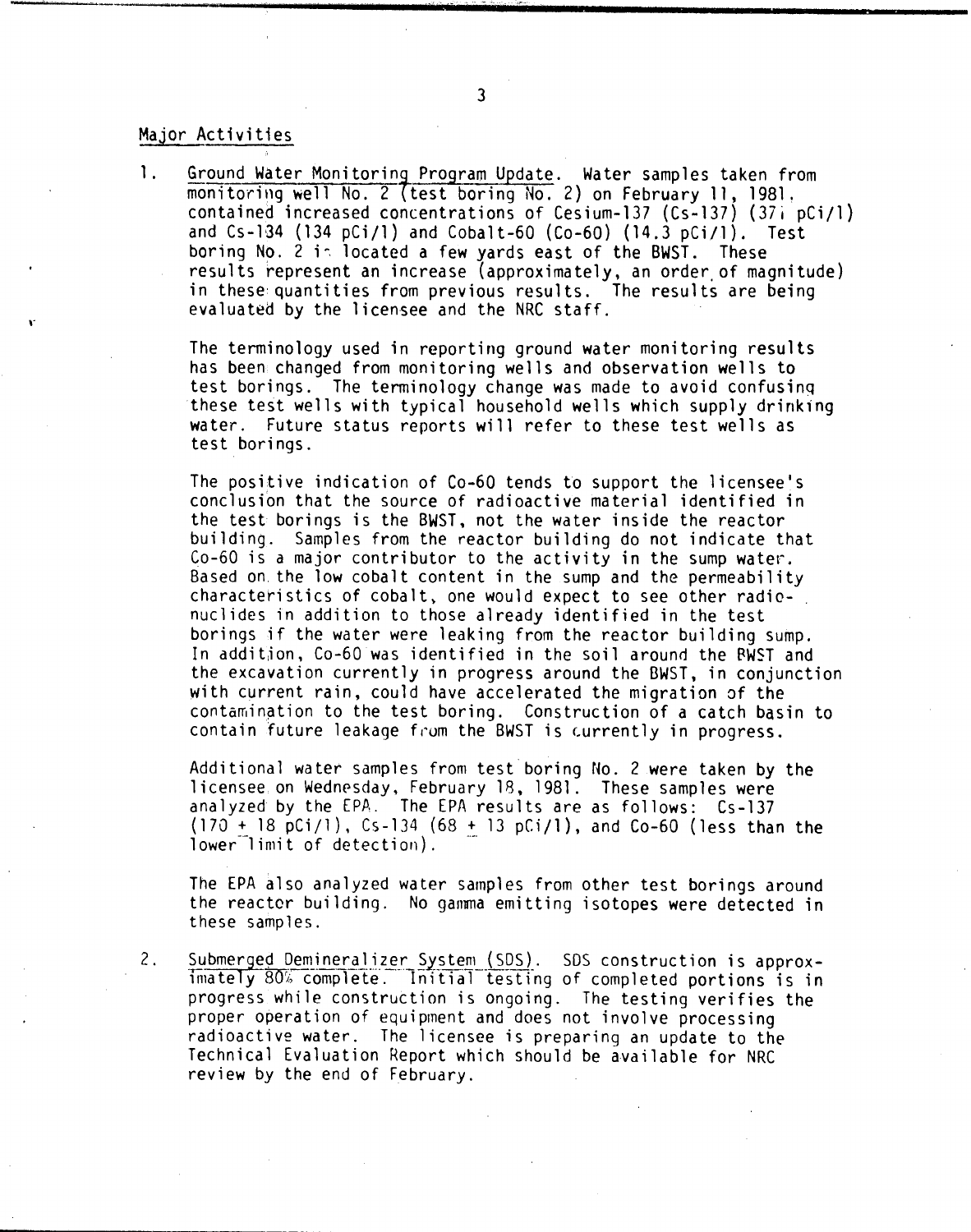- 3. Contaminated Building Expansion Joint. On February 11, 1981, following approximately 12 hours of rain, the licensee took a sample of the cork in one of the same locations where prior samples were taken. Analysis of the cork and liquid samples taken by the licensee is in progress.
- 4. Solid Waste Staging Facility Sump Contamination. Water samples collected directly from the drains of the <sup>A</sup> and B solid waste storage modules were analyzed onsite and additional samples were sent to an offsite laboratory for a more detailed analysis. The onsite analysis detected 6.9 x 10<sup>-8</sup> uCi/ml of Cs-134 and 3.0 x 10-7 uCi/ml of Cs-137 in the B module drain. The only radioisotope identified in the A module drain was tritium  $(8.6 \times 10^{-6} \text{ uCi/ml}).$ All the water from both drains is collected and analyzed as part of a program to identify any signs of potential spent resin liner degradation. Approximately two liters of water was collected from each drain after the recent rainfall.

The A solid waste staging module has been in service since January 1980 and contains a total of 66 spent resin liners. The B module was placed in service in December 1980 and currently contains 22 liners. Additional samples have been taken in an attempt to identify the source of the cesium activity detected in the B module. Based on the analysis of the liner contents, the liners in the B module appear to be less susceptible to degradation than the A module liners.

The licensee is investigating the sources of radioactivity in the drainage. The contamination levels do not indicate significant, if any, degradation of the liners. Gross liner failures would result in contamination levels orders of magnitude higher than have been detected. Possible sources of the detected radioactivity are low level contamination of the outer surfaces of the liners and condensed water vapor from leakage through plugged pipe connections at the top of the liners.